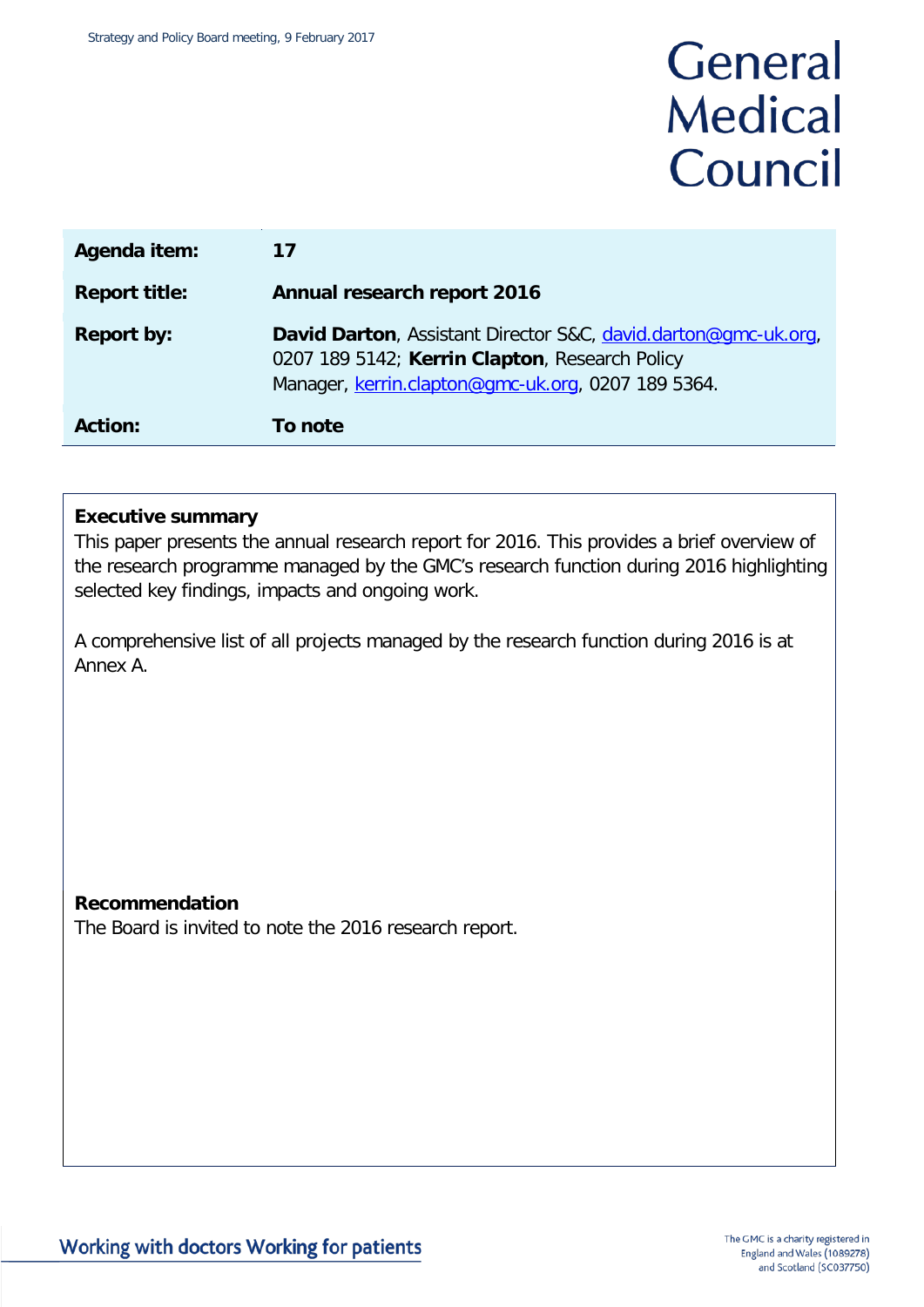#### **Annual research report 2016**

- **1** The research programme provides those developing and deciding upon the GMC's policies with robust, timely and useful evidence and insight by:
	- **improving our understanding of the risks and issues that we are responsible for** their nature, causes and potential solutions;
	- **providing evidence and insight regarding changes in our environment;**
	- **identifying what is regarded as good practice and what has been assessed to be** effective in our sector, or in other relevant sectors that can inform our work;
	- **E** evaluating our current activities;
	- exploring our key stakeholders' views  $-$  eg their understanding and assessment of our activities, or their views on changes we are considering.
- **2** The research programme is developed through the business planning cycle. Potential research needs are initially clarified by the research manager through discussion with the relevant policy lead. Some proposals originate with the Intelligence Unit. Following discussions, and verification of support at least at Assistant Director level, a draft programme is developed and presented to the Research Policy Forum. At each stage projects are refined and some are eliminated, for instance when research is identified as not being an effective solution to the particular issue in question. A draft programme is then presented to directors for decision.
- **3** The 2016 research budget was set at £650,000. Only 80% of this was spent, primarily due to no viable bids being received for a large project on cosmetic surgery guidance tendered for in Q4. Selected key findings, impacts and ongoing work from the 2016 programme are now highlighted in relation to the themes identified above.

Understanding risks



**5** The fair training pathways research provided important insights into trainee and trainer views on the factors that result in differential outcomes for BME and non-UK qualified doctors in postgraduate medical training. Findings are being used to engage education and training stakeholders regarding these issues and encouraging them to work with us to consider what actions could be taken to address any barriers. A second stage of this research, focused on providing royal colleges' perspectives on the findings from the first stage and their views on possible ways to respond to these, is due to deliver in Q1 2017.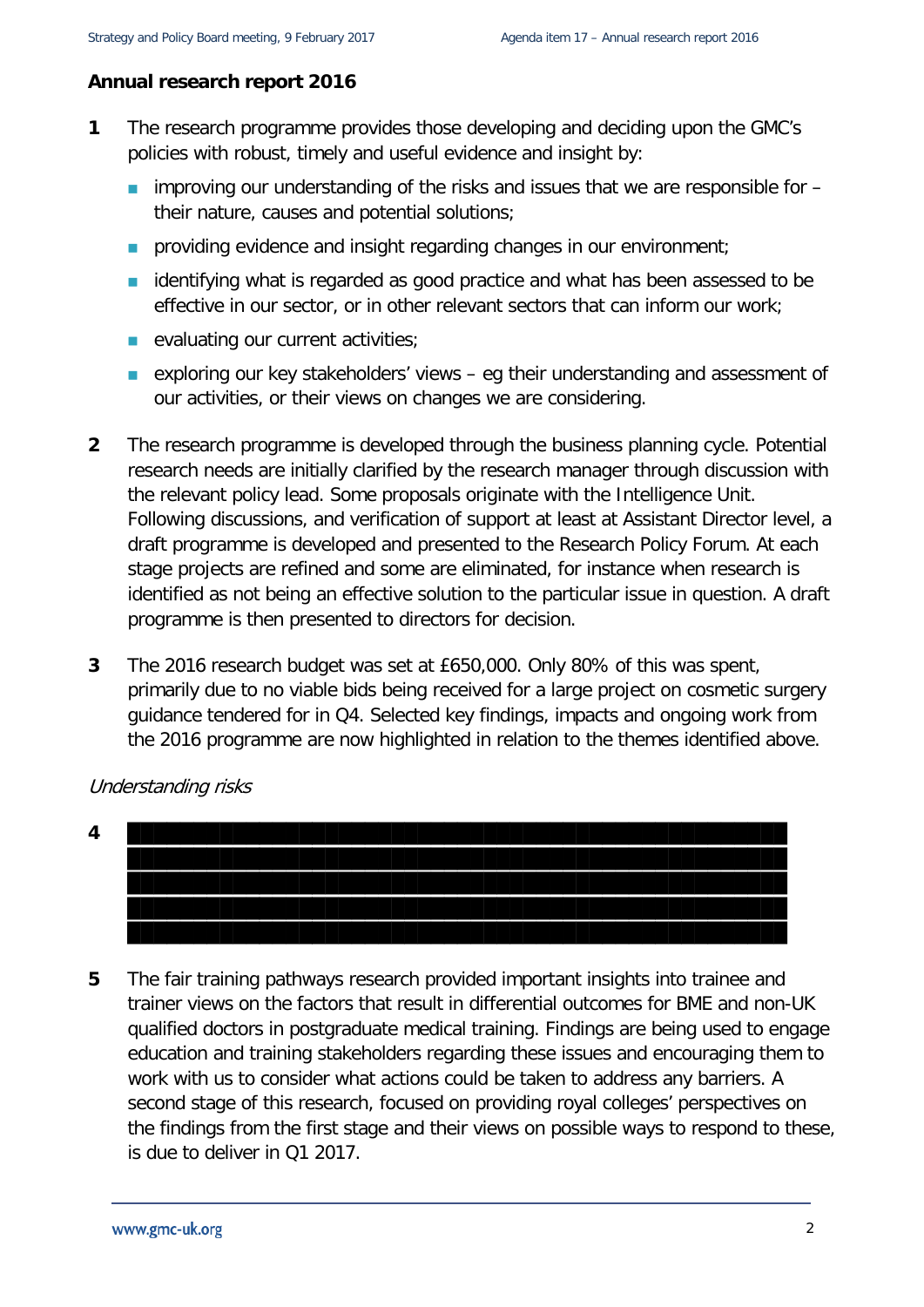#### Maintaining relevance

**6** An innovative commission for professional regulation enhanced our understanding of the medium and long term trends in our 'operational environment'. This research – comprising desk based analysis of quantitative trends, a literature review, interviews with experts and a workshop with key stakeholders - identified key drivers of change as well as providing four evidence based scenarios modelling how the GMC's environment may change in the medium to long-term. The scenarios and key drivers constitute an important resource for interrogating our strategic thinking (eg developing our corporate strategy) and for focusing our horizon scanning work.

#### Identifying good practice



#### Evaluating our impact

**8** The revalidation evaluation, concluding late in 2017, had its interim report published in the spring and provided important data and insight to inform the Pearson review. An evaluation of the Regional Liaison Service's 'Duties of a Doctor' programme was commissioned in Q4 2016. This evaluation will help to establish the efficacy, and ways to improve, of one of our key 'upstream' interventions.

Understanding stakeholders' perspectives



inform the updating of our consent guidance.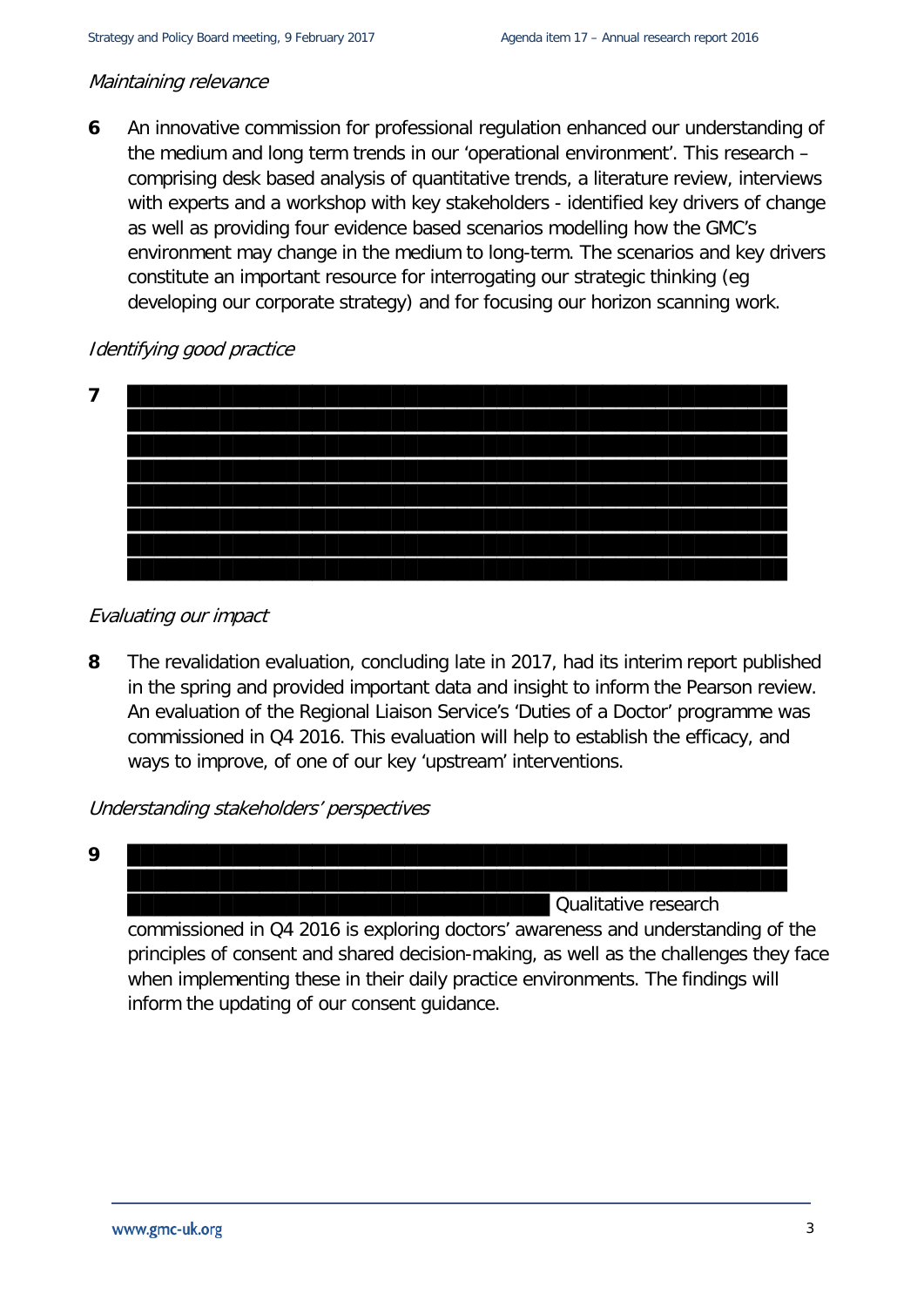**17 – Annual research report 2016**

## General **Medical** Council

### **17 - Annex A**

### **All 2016 Research projects**

Research projects delivered in 2016 but commissioned or begun earlier, alphabetically by title

| <b>Title</b>                                                                              | <b>Purpose</b>                                                                                                                                                                                                                                                                                                                                     | Contractor | <b>Total</b><br>project<br>cost | Key finding(s)                                                                                                                                                                                                                                       |
|-------------------------------------------------------------------------------------------|----------------------------------------------------------------------------------------------------------------------------------------------------------------------------------------------------------------------------------------------------------------------------------------------------------------------------------------------------|------------|---------------------------------|------------------------------------------------------------------------------------------------------------------------------------------------------------------------------------------------------------------------------------------------------|
|                                                                                           |                                                                                                                                                                                                                                                                                                                                                    |            |                                 |                                                                                                                                                                                                                                                      |
| <b>Exploring patient</b><br>and public<br>attitudes towards<br>medical<br>confidentiality | To support a review of our explanatory<br>quidance to doctors, <i>Confidentiality</i> (2009) to<br>understand if patients and the general public<br>agree or disagree with the underlying principles<br>in the draft revised guidance. The research<br>focused specifically on a number of groups who<br>may be less likely to engage in the wider | Ipsos Mori |                                 | In broad terms, there were strong<br>levels of agreement throughout<br>the research with the principles<br>outlined in the draft quidance<br>thus providing assurance that the<br>principles in our confidentiality<br>quidance are widely accepted. |

Working with doctors Working for patients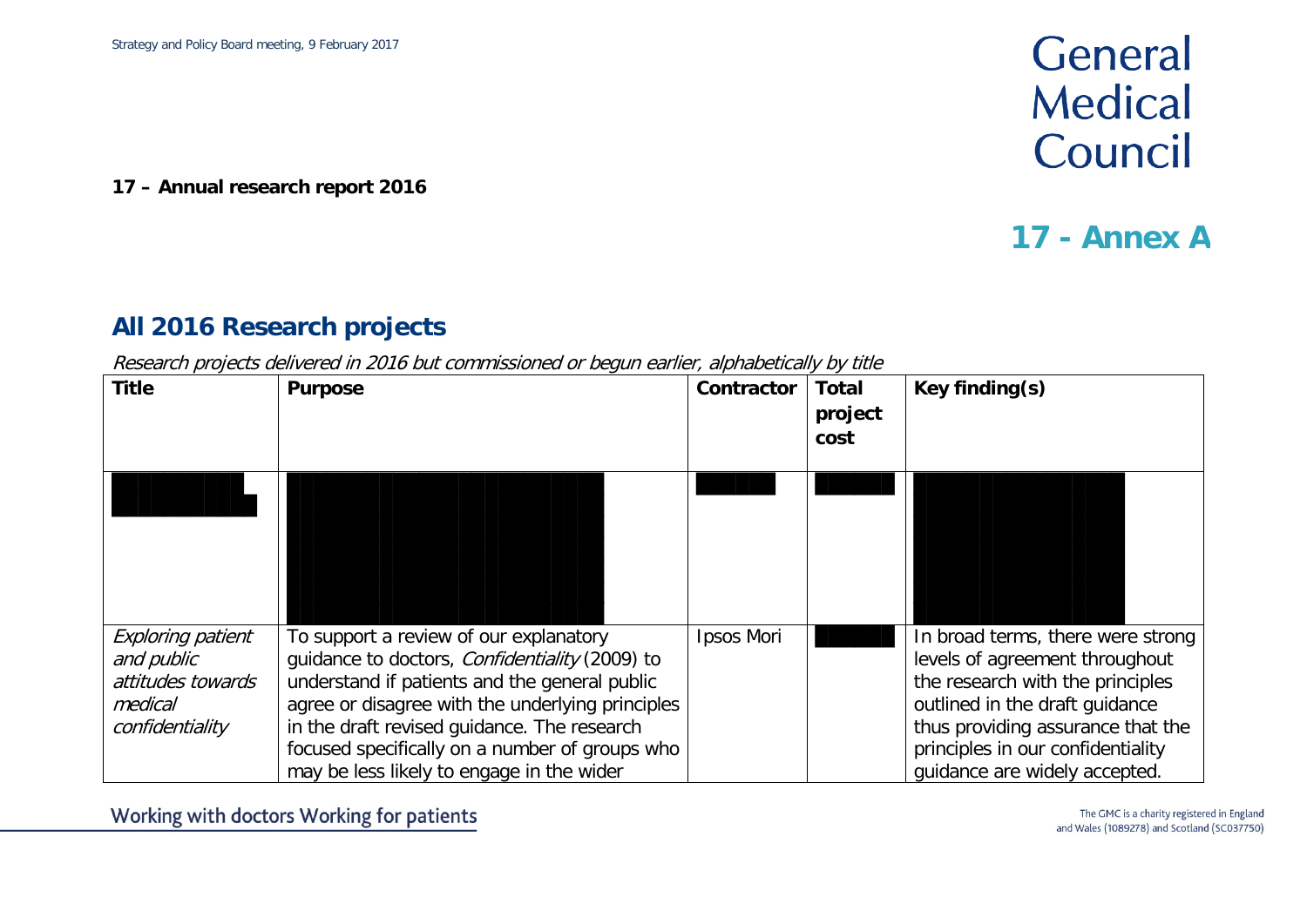|                                                               | consultation and/or may have specific issues<br>around patient confidentiality and the sharing<br>of information.                                                                                                                                                                                                                                                                                                                                                     |                       | The research also demonstrates<br>our inclusive and open approach<br>to public consultation,<br>encouraging people with<br>protected characteristics to<br>participate in public life or in<br>other activities where their<br>participation is low. |
|---------------------------------------------------------------|-----------------------------------------------------------------------------------------------------------------------------------------------------------------------------------------------------------------------------------------------------------------------------------------------------------------------------------------------------------------------------------------------------------------------------------------------------------------------|-----------------------|------------------------------------------------------------------------------------------------------------------------------------------------------------------------------------------------------------------------------------------------------|
| <b>GMC Tracking</b><br>Survey 2016                            | Following our 2014 survey, this survey will help<br>us measure and track our performance over<br>time against the strategic priorities in our<br>current corporate strategy and help to inform<br>the development of our next strategy. Further,<br>it will help us to understand key stakeholders'<br>perceptions of us, and their knowledge about<br>our role, so we know how effective our<br>communication strategy is and where we need<br>to focus our efforts. | ComRes                |                                                                                                                                                                                                                                                      |
| Understanding<br>Employers'<br>Referrals of<br><b>Doctors</b> | We want to better understand good practice in<br>local complaints processes, escalation criteria<br>and concern-raising cultures to ensure the<br>'right' concerns are escalated to us.                                                                                                                                                                                                                                                                               | Community<br>Research |                                                                                                                                                                                                                                                      |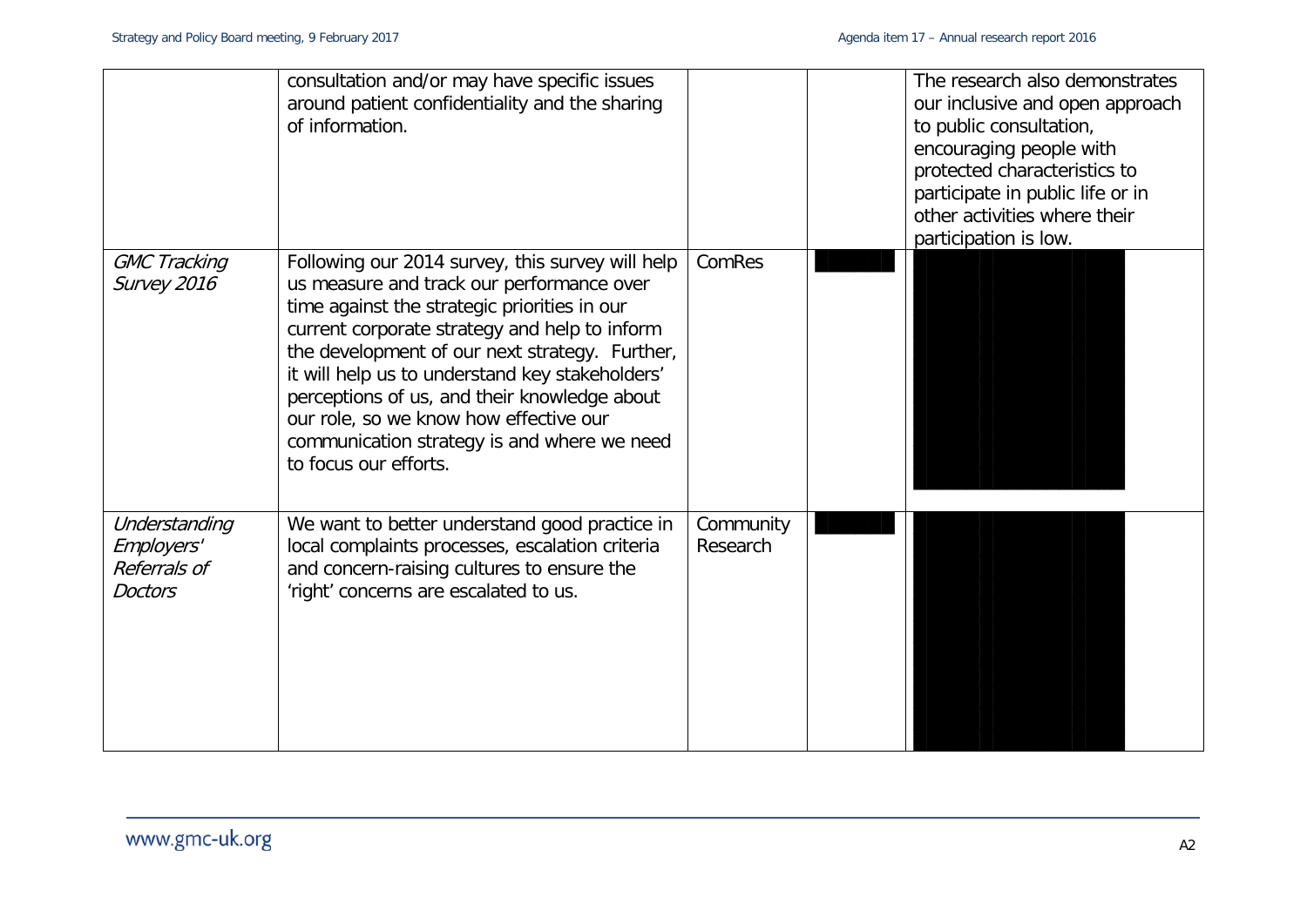| <b>Title</b>                                                                            | Research projects commissioned or began in 2010 and denvered in 2010, alphabetically by this<br><b>Purpose</b>                    | Contractor     | <b>Total</b><br>project | Key finding(s)                                                                                                                                                                                                                                                                                                                                                                                                                                                                                                          |
|-----------------------------------------------------------------------------------------|-----------------------------------------------------------------------------------------------------------------------------------|----------------|-------------------------|-------------------------------------------------------------------------------------------------------------------------------------------------------------------------------------------------------------------------------------------------------------------------------------------------------------------------------------------------------------------------------------------------------------------------------------------------------------------------------------------------------------------------|
| <b>Chief Executive</b><br><b>Steering Group</b><br>Survey 2016                          | A survey of key comparable statistics<br>from UK health professional regulators.                                                  | In-house       | cost                    | The report includes comparable<br>statistics from the UK health regulators<br>on the number of registrants, enquiries,<br>complaints, investigated complaints<br>and serious outcomes.                                                                                                                                                                                                                                                                                                                                  |
| List of Registered<br>Medical<br><b>Practitioners</b><br>(LRMP) consultation<br>omnibus | To provide a snapshot of public<br>attitudes to complement the LRMP<br>consultation                                               | <b>POPULUS</b> |                         | A majority of respondents would find it<br>helpful for doctors to provide additional<br>information for the GMC register on the<br>type of work they usually conduct<br>(86%) and whether they have any<br>specialist qualifications or professional<br>interests (85%). Respondents aged<br>65+ are among those most likely to<br>find these types of additional<br>information to be helpful. Having a<br>photograph of a doctor was considered<br>the least helpful of all the types of<br>information tested (49%). |
| Medical Licensing<br>Assessment (MLA)<br>public omnibus                                 | To test our hypothesis that the public<br>would be in favour of the new approach<br>(MLA) as compared to the current<br>situation | <b>POPULUS</b> |                         | Seven in ten (69%) are confident that<br>the current arrangements ensure<br>appropriate checks are made before<br>doctors are able to work in the UK.<br>However, around three in ten (31%)<br>are not and older respondents are less                                                                                                                                                                                                                                                                                   |

Research projects commissioned or begun in 2016 and delivered in 2016, alphabetically by title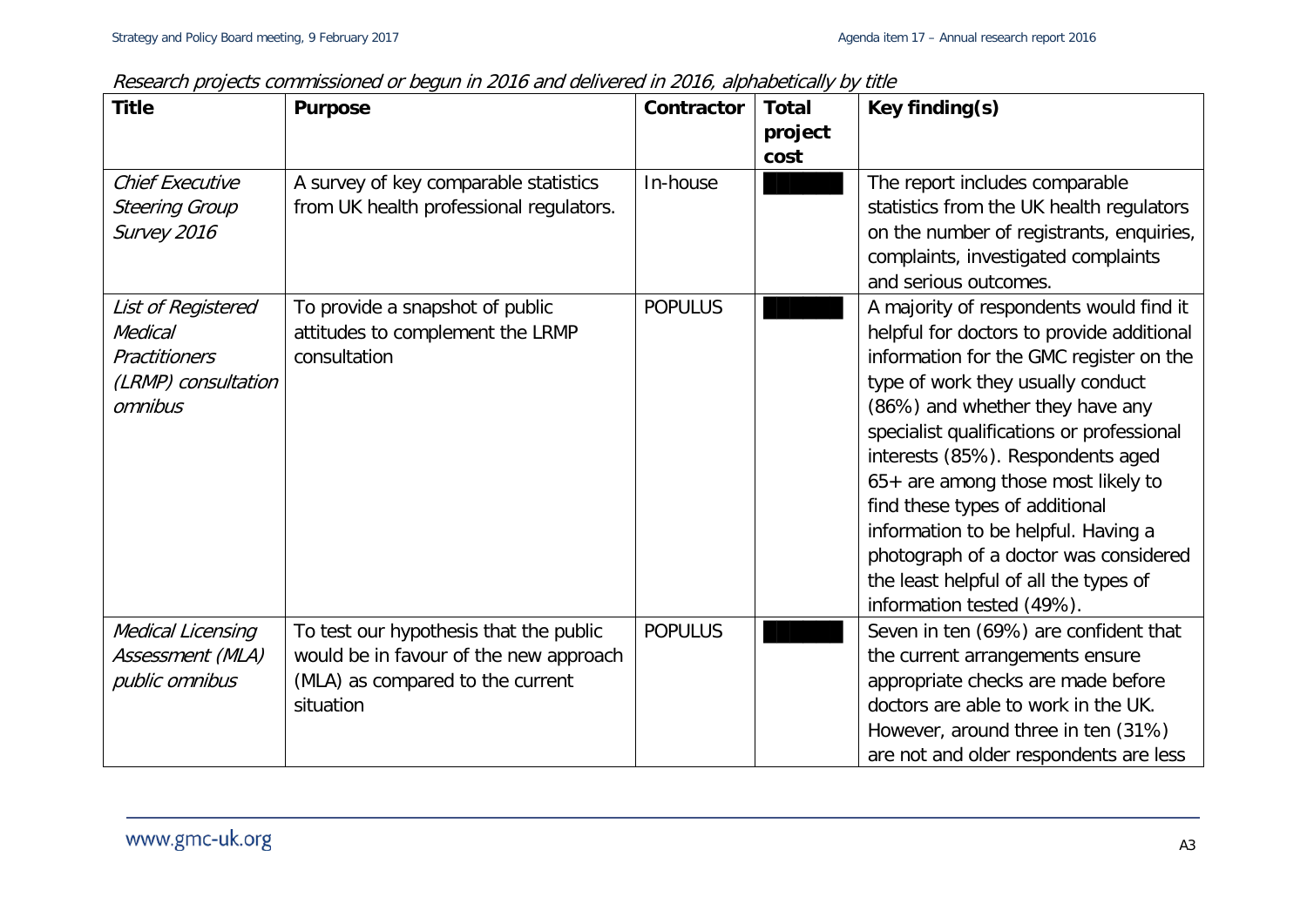|                   |                                         |             | likely to be confident.                   |
|-------------------|-----------------------------------------|-------------|-------------------------------------------|
|                   |                                         |             | Two thirds of respondents (66%) said      |
|                   |                                         |             | that a single assessment taken by all     |
|                   |                                         |             | doctors regardless of what country they   |
|                   |                                         |             | qualified in would increase their         |
|                   |                                         |             | confidence that appropriate checks had    |
|                   |                                         |             | been made before allowing them to         |
|                   |                                         |             | work in the UK. Only around one in        |
|                   |                                         |             | twenty (6%) said that a single            |
|                   |                                         |             | assessment would reduce their             |
|                   |                                         |             | confidence that appropriate checks had    |
|                   |                                         |             | been made.                                |
| Understanding the | To inform the GMC's long-term strategic | <b>SAMI</b> | The research was a type of scenario       |
| future operating  | planning by modelling plausible trends  | consulting  | planning and a key output of the          |
| environment for   | and developments in our operating       |             | research is four scenarios which model    |
| professional      | environment over the next 10 to 15      |             | how the GMC's operating environment       |
| regulation        | years. This is with the purpose of      |             | may look if certain plausible trends      |
|                   | helping us to consider how we may       |             | were to continue over the next 10-15      |
|                   | need to respond to, or act to take      |             | years. The scenarios are not attempts     |
|                   | account of, such developments, to       |             | to predict the future – they are, rather, |
|                   | remain relevant and effective.          |             | developed as an aide to strategic         |
|                   |                                         |             | thinking.                                 |

Research projects commissioned in 2016 (or earlier) but not due for delivery until after the end of 2016, by projected completion date

| <b>Title</b> | <b>Purpose</b> | Contractor | Total project cost | <b>Projected</b> |
|--------------|----------------|------------|--------------------|------------------|
|              |                |            |                    | completion       |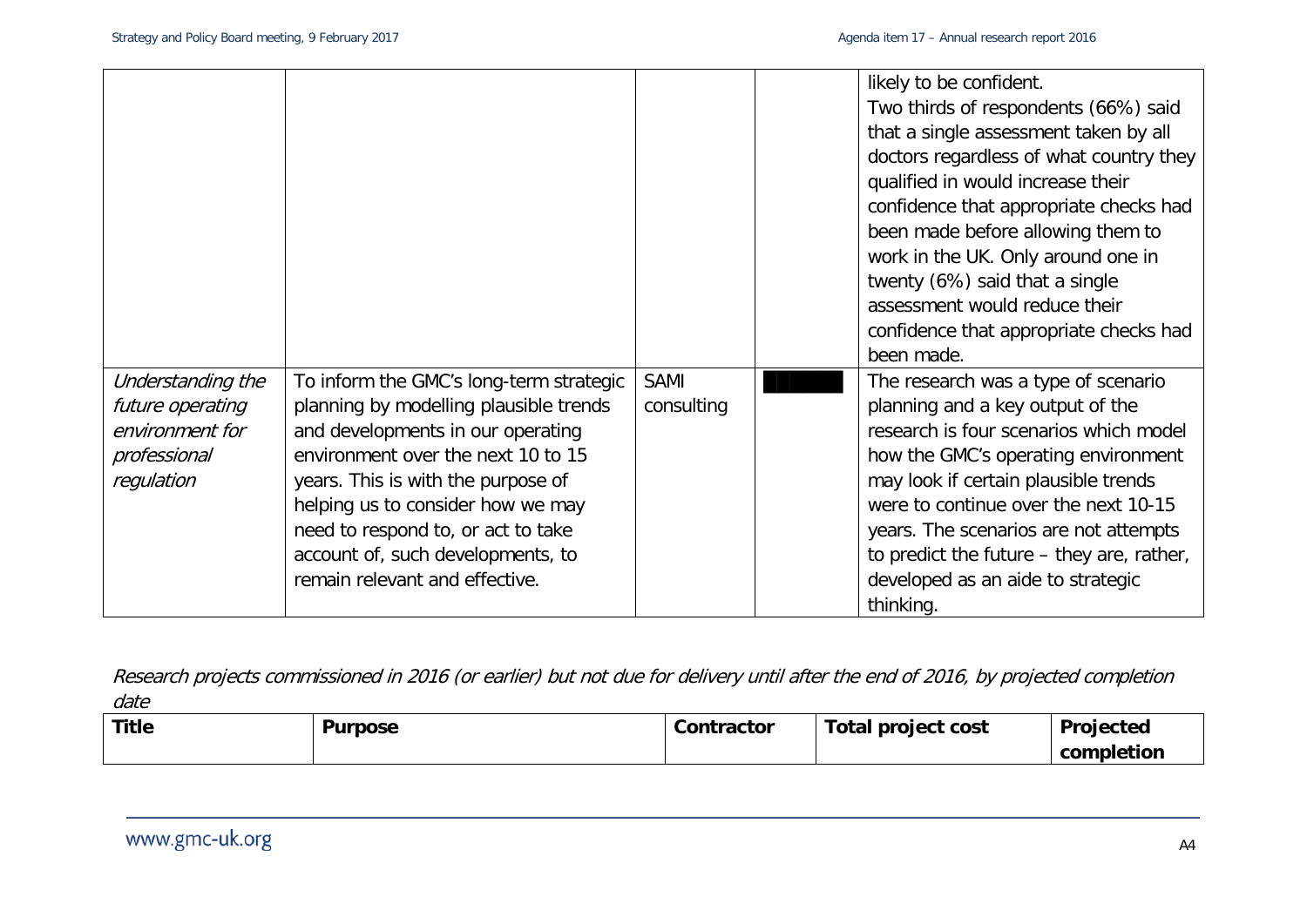|                      |                                           |                | date          |
|----------------------|-------------------------------------------|----------------|---------------|
| Understanding how    | To understand how other organisations     | <b>RAND</b>    | February 2017 |
| organisations ensure | ensure their decision making is fair,     |                |               |
| that their decision- | including:                                |                |               |
| making is fair       | • what decision making tools,             |                |               |
|                      | techniques, processes, training,          |                |               |
|                      | guidance and other approaches are         |                |               |
|                      | used                                      |                |               |
|                      | • how they ensure quality and             |                |               |
|                      | consistency in decision making            |                |               |
|                      | • what good practice principles help to   |                |               |
|                      | ensure fair decision making               |                |               |
|                      | • any barriers or challenges to fair      |                |               |
|                      | decision making and how these can be      |                |               |
|                      | overcome                                  |                |               |
| E&D in regulatory    | To determine how we might measure         | Mott MacDonald | March 2017    |
| activities           | our progress and/or performance on        |                |               |
|                      | equality and diversity (E&D) in           |                |               |
|                      | regulatory activities, and the impact of  |                |               |
|                      | our investment in activities related to   |                |               |
|                      | this agenda. In order to do this we will  |                |               |
|                      | take a recently developed working         |                |               |
|                      | model of how E&D performance could        |                |               |
|                      | be measured and discuss this with key     |                |               |
|                      | stakeholder groups.                       |                |               |
| Big data             | The overall aims of the study are to: (i) | Firetail       | March 2017    |
|                      | establish how a range of organisations    |                |               |
|                      | who undertake public functions make       |                |               |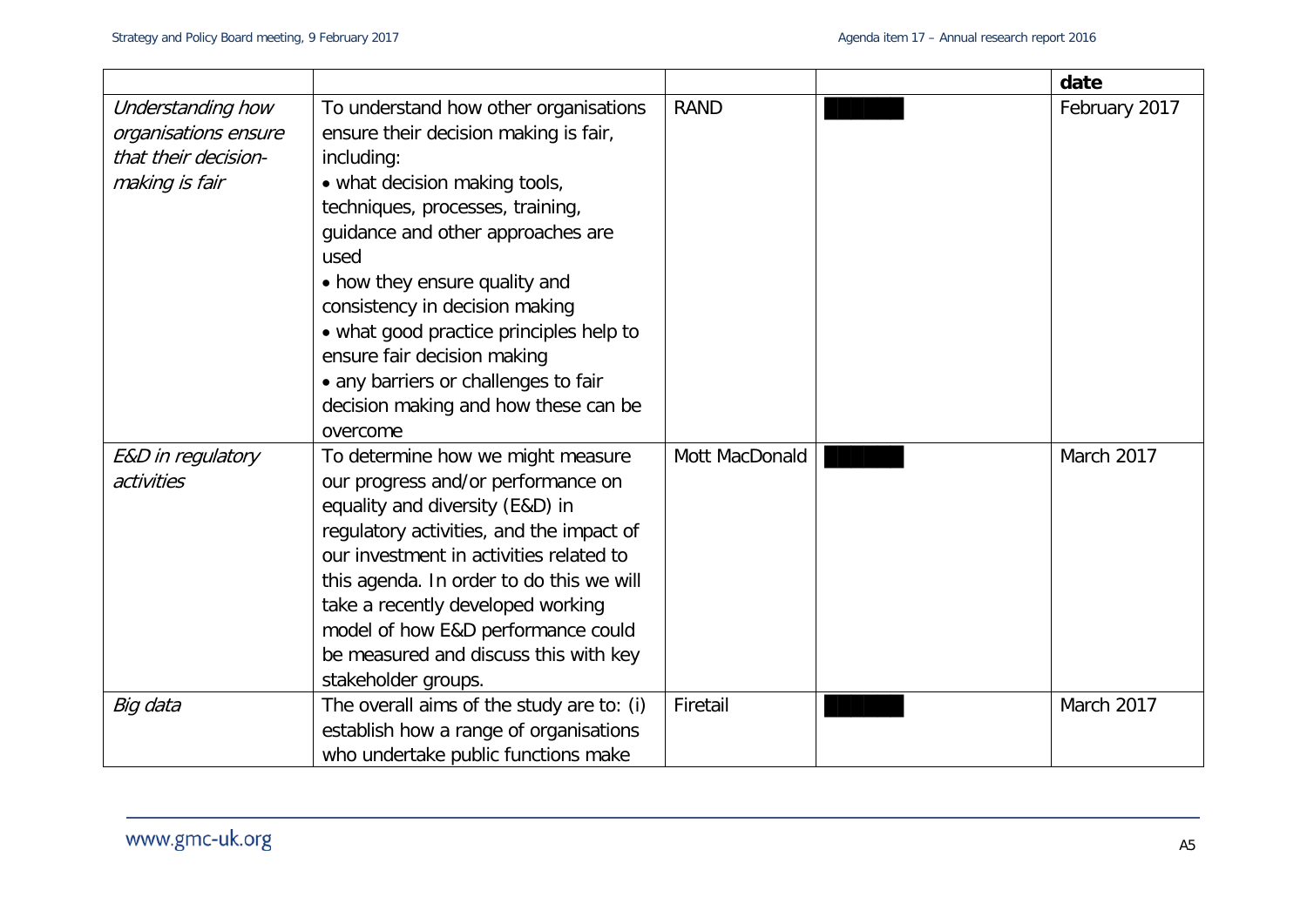|                              | use of very large multifaceted datasets,<br>particularly for risk analysis and<br>influencing activities, (ii) if and how<br>organisations use their generated data<br>for cost-recovery and revenue |                   |                 |
|------------------------------|------------------------------------------------------------------------------------------------------------------------------------------------------------------------------------------------------|-------------------|-----------------|
|                              | generation, (iii) understand any                                                                                                                                                                     |                   |                 |
|                              | governance implications, and how they                                                                                                                                                                |                   |                 |
|                              | have applied best practice to ensuring                                                                                                                                                               |                   |                 |
|                              | stakeholder confidence (iv) identify                                                                                                                                                                 |                   |                 |
|                              | barriers and challenges they have faced                                                                                                                                                              |                   |                 |
|                              | and how these have been addressed.                                                                                                                                                                   |                   |                 |
| Fair training pathways       | Through exploring the views of those                                                                                                                                                                 | <b>University</b> | March 2017      |
| for all: understanding       | who are currently, or were recently,                                                                                                                                                                 | College London    |                 |
| experiences of               | involved in postgraduate medical                                                                                                                                                                     |                   |                 |
| progression                  | education speciality training, this                                                                                                                                                                  |                   |                 |
|                              | research is designed to help us identify                                                                                                                                                             |                   |                 |
|                              | facilitators of, and barriers to,                                                                                                                                                                    |                   |                 |
|                              | progression that differentially impact on                                                                                                                                                            |                   |                 |
|                              | doctors depending on where a trainee                                                                                                                                                                 |                   |                 |
|                              | obtained their Primary Medical                                                                                                                                                                       |                   |                 |
|                              | Qualification (PMQ) and/or their                                                                                                                                                                     |                   |                 |
|                              | ethnicity.                                                                                                                                                                                           |                   |                 |
| Fairness of decisions to     | As part of a wider investigation into the                                                                                                                                                            | University        | Early Q2 2017   |
| refer doctors to The         | fairness of the GMC's decision making                                                                                                                                                                | College London    | for phase 1; Q3 |
| <b>Medical Practitioners</b> | independent research will determine                                                                                                                                                                  |                   | for (optional)  |
| <b>Tribunal Service</b>      | whether a decision to refer a case to the                                                                                                                                                            |                   | phase 2         |
| <b>Interim Orders Panels</b> | IOP itself is fair, specifically in terms of                                                                                                                                                         |                   |                 |
| (IOP)                        | ethnicity and place of Primary Medical                                                                                                                                                               |                   |                 |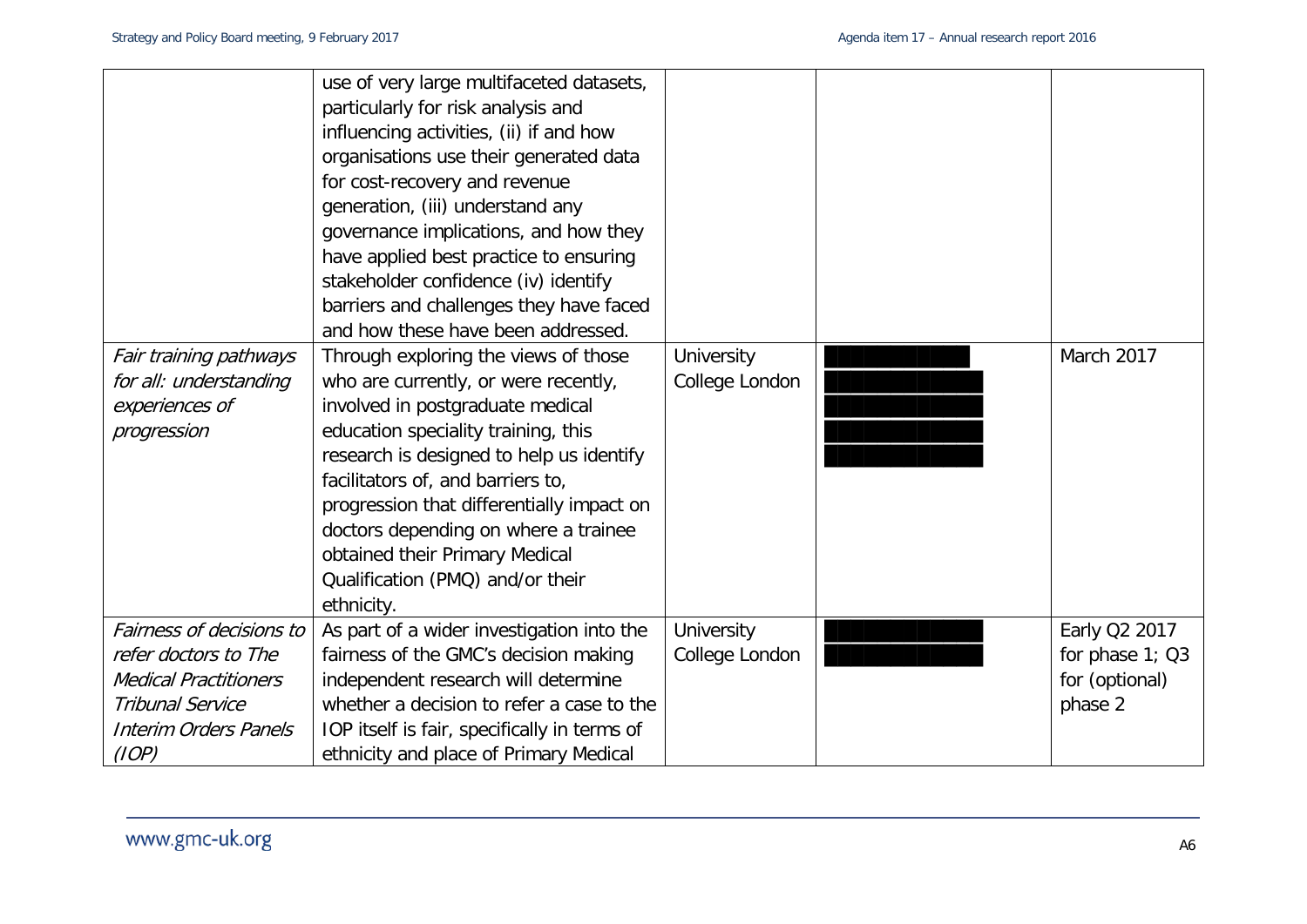|                                | Qualification.                           |                  |              |
|--------------------------------|------------------------------------------|------------------|--------------|
| Doctors' attitudes to          | Exploring doctors' awareness and         | Community        | April 2017   |
| consent and shared             | understanding of the principles of       | research         |              |
| decision making                | consent and shared decision-making       |                  |              |
|                                | and the challenges they face when        |                  |              |
|                                | implementing these in their daily        |                  |              |
|                                | practice environments.                   |                  |              |
| Understanding harmful          | The research will attempt to establish a | University of    | April 2017   |
| care                           | taxonomy, and quantification, of the     | Manchester       |              |
|                                | most common types of preventable         |                  |              |
|                                | harm that occur within a medical setting |                  |              |
|                                | when a medical practitioner is involved  |                  |              |
|                                | in healthcare.                           |                  |              |
| <b>Revalidation Evaluation</b> | To evaluate the impact of medical        | <b>UMbRELLA</b>  | October 2017 |
|                                | revalidation using the evaluation        | (name for        |              |
|                                | framework developed by Plymouth          | collaboration of |              |
|                                | University.                              | researchers)     |              |
| Duties of a doctor             | This research aims to evaluate the       | <b>UCL</b>       | May 2018     |
| research evaluation            | impact of the duties of a doctor         |                  |              |
|                                | programme - a professional support       |                  |              |
|                                | programme developed and run by the       |                  |              |
|                                | regional liaison service. The programme  |                  |              |
|                                | aims to promote professional             |                  |              |
|                                | development by enhancing doctors'        |                  |              |
|                                | confidence and capabilities in dealing   |                  |              |
|                                | with common professional dilemmas        |                  |              |
|                                | and increasing doctors' awareness of     |                  |              |
|                                | GMC guidance though face-to-face         |                  |              |